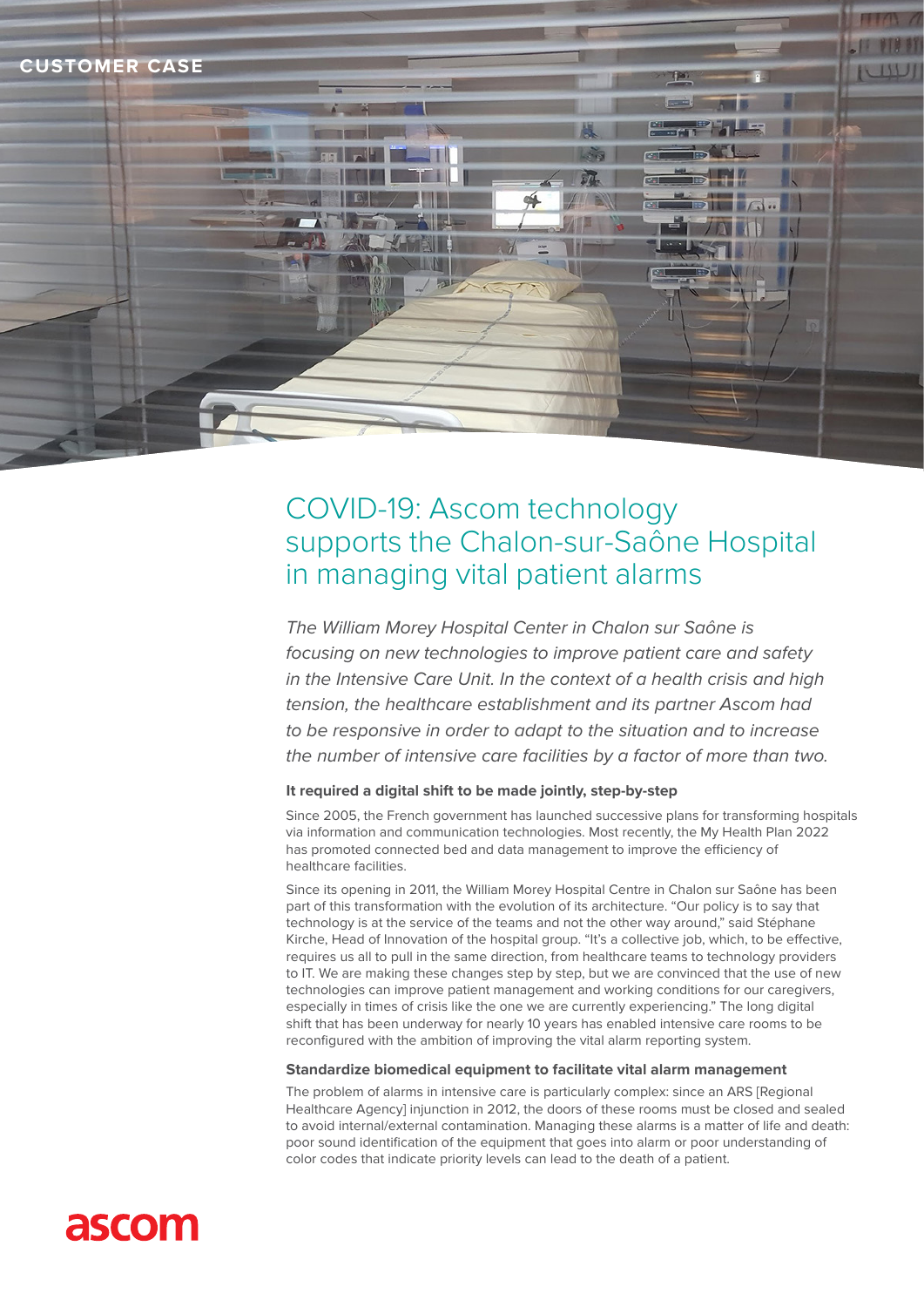*"We had a problem of standardizing medical equipment first, then standardizing the entire alarm management in all our units, starting with Intensive Care," explained Alexandre Benoist, clinical engineer and project manager, "because outsourcing alarms in an IC room means outsourcing patient alarm messages on at least five different medical devices, of different brands [...] These are all different communication protocols that cause configuration difficulties."* These devices cover monitoring devices and respirators/ventilators, as well as dialysis, infusions and nutrition pumps. Another problem was finding tools to receive this information, adapted to care environments, to increase caregiver mobility.

"The project began with intensive care needs, namely managing caregivers' fatigue alarms, achieving silent resuscitation to improve the comfort of patients, allowing them to rest and avoid post-traumatic stress," said Benoist. Our ambition was also to reduce the number of nurses' requests by automatically redirecting alarms to the right caregiver on their work mobile."

Finally, Ascom has deployed an IP-DECT solution for EDF's nuclear power plant control rooms, by adapting its d81 terminal to meet the control room emission power level requirements.

#### **Upcoming projects.**

"To date, around 1500 access points, 2500 terminals and 15 alarm servers have been deployed in our various factory groups. *Operational teams are better supported and protected on a daily basis. Alarms and alerts are communicated in real time to the person in charge of interventions, which improves responsiveness and decision-making,"* **explained Jerome Susini.**

Soon, in French Guiana, a new EDF site will be equipped with the Ascom mobility solution and alarm servers.